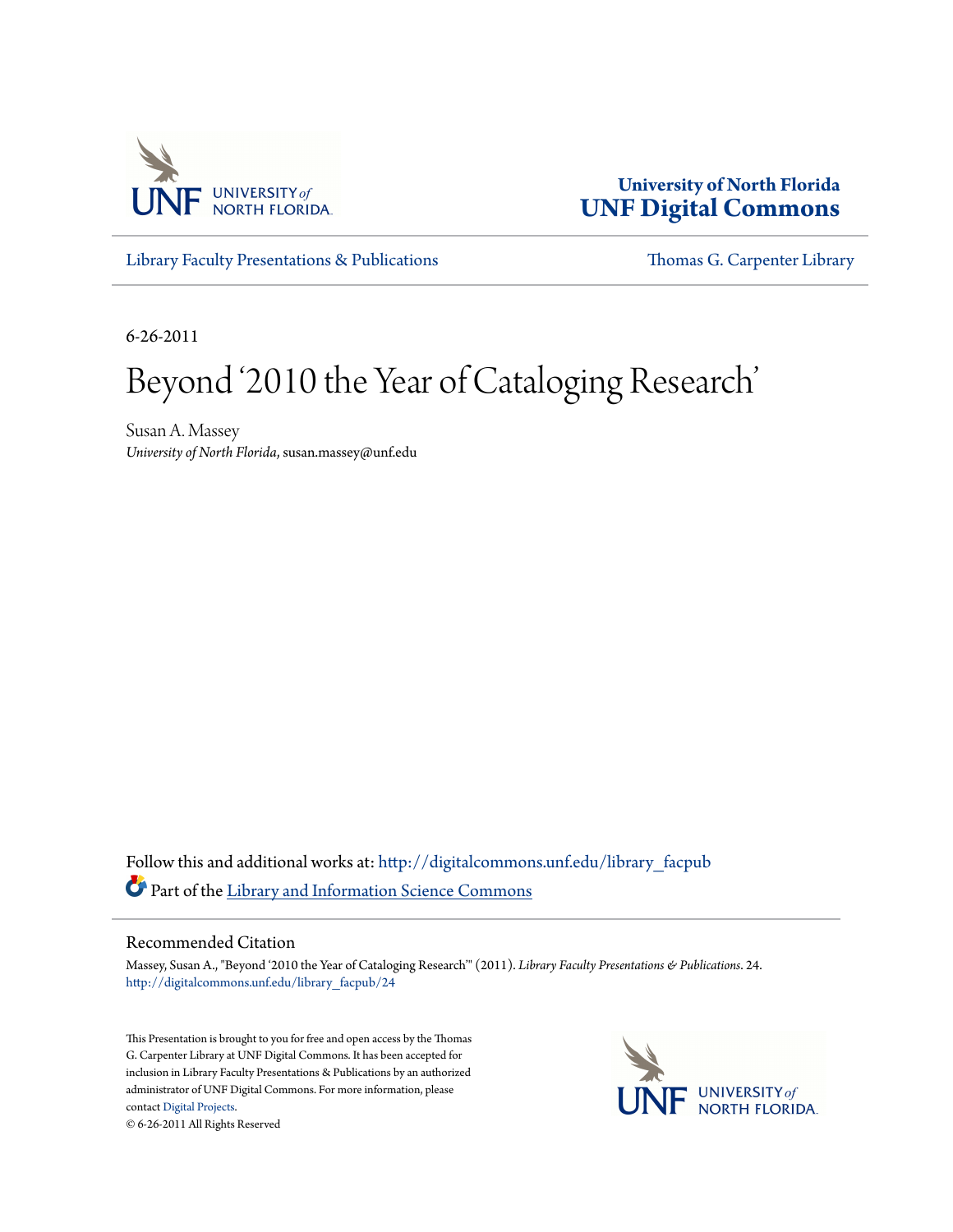# ALCTS E-Forum: Beyond 2010 the Year of Cataloging Research

Discussion took place March 9 - 10, 2011 (Approximately 2500 subscribers)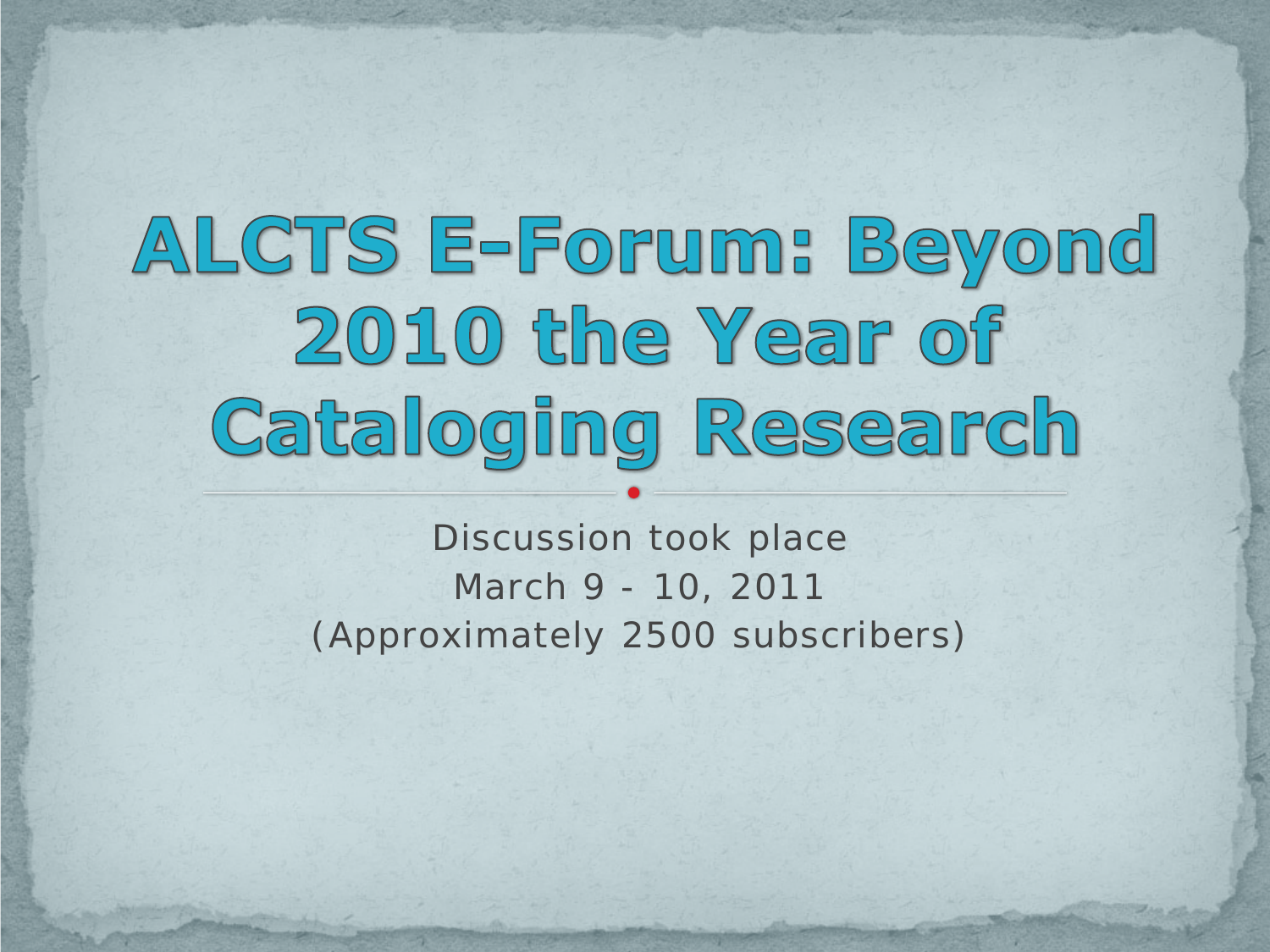## **Background**

- Motion initiated by Implementation Group on the Library of Congress Working Group Report to "develop a stronger … research agenda and evidence base"
- ALA Midwinter 2010 resolution by ALA and ALCTS Boards of Directors designated "2010 the Year of Cataloging Research"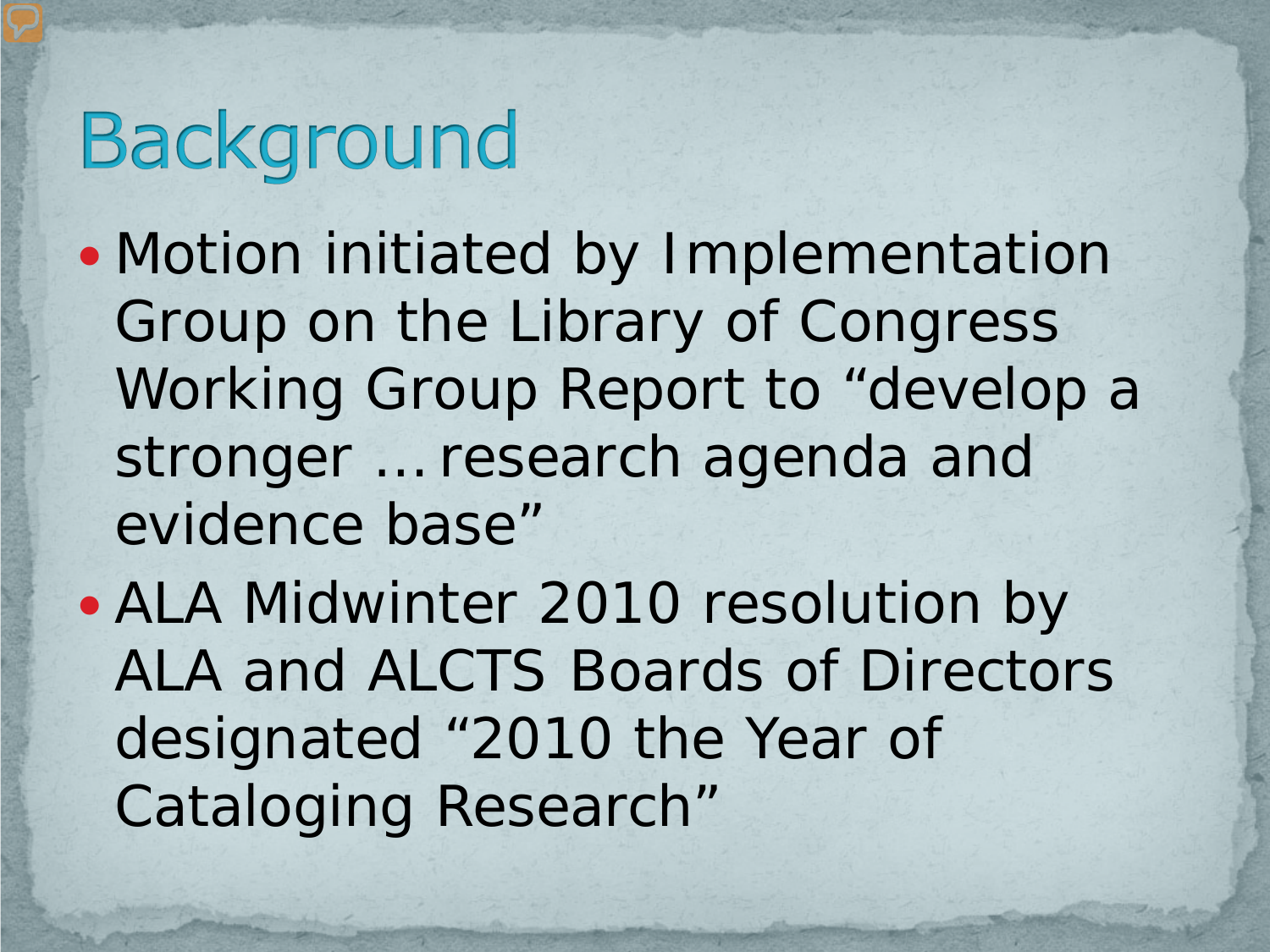#### **Questions Addressed by E-forum**

- How do you keep up with current trends, best practices, and research in cataloging?
- How would you disseminate the results of your own research?
- What future research agendas would you like to see someone address?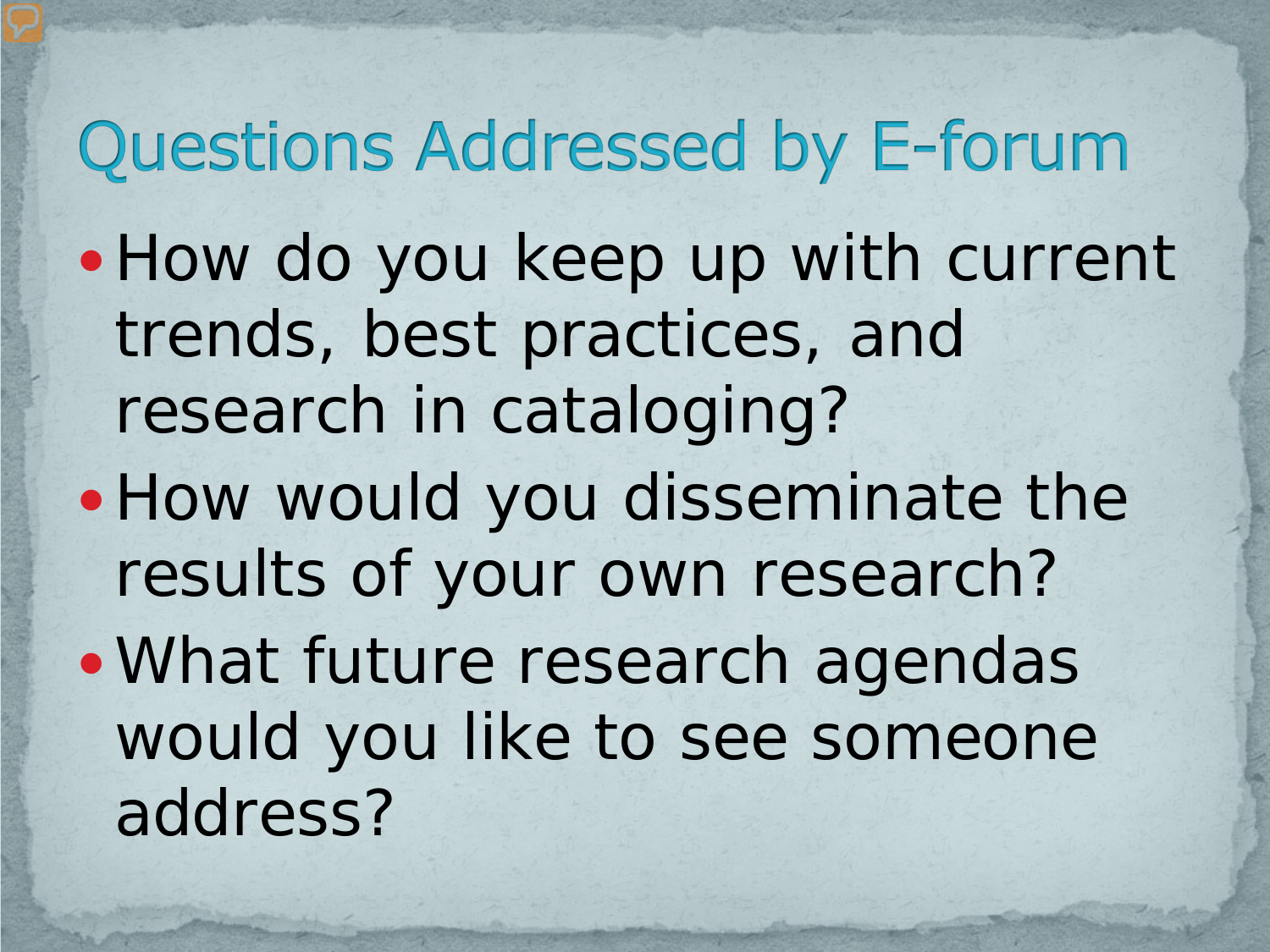#### **How Catalogers Get Information**

RSS feeds **BLOGS** Library literature Internet searches **Listservs**  WIKIS **Webinars** online journals Institutional repositories TOC alerts Blog Aggregators TWITTER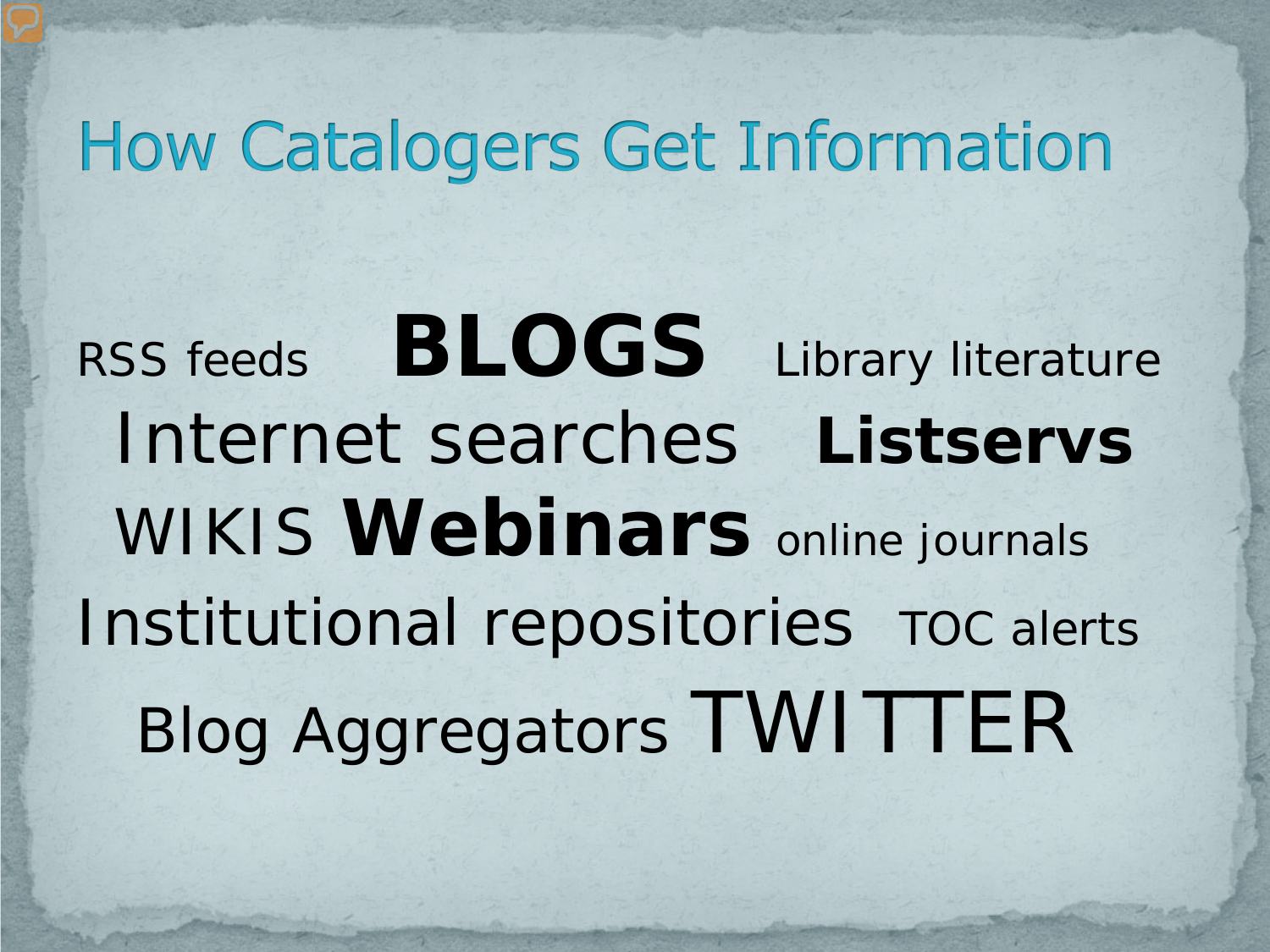### **Disseminating Research**

For journal articles, use Institutional Repositories For links to research, use Twitter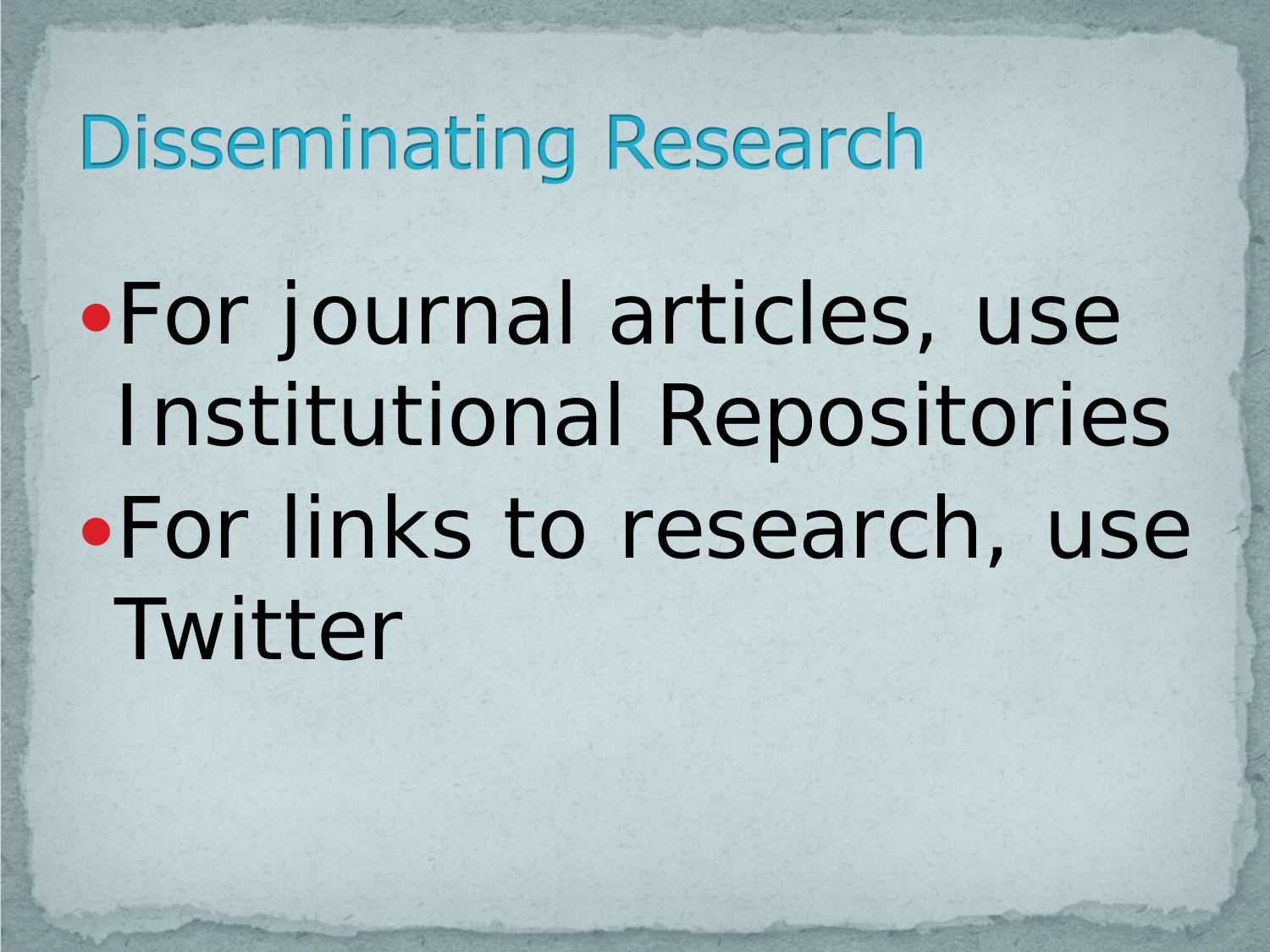#### **Issues in Research Dissemination**

- Need sources that are quickly and easily accessed
- Traditional literature may get ignored
- Metadata research involves a wider audience (programmers, digitization)
- Journal articles often not full-text accessible online, more difficult to retrieve
- Match the resource used to the type of info needed (e.g. Twitter for links to info)